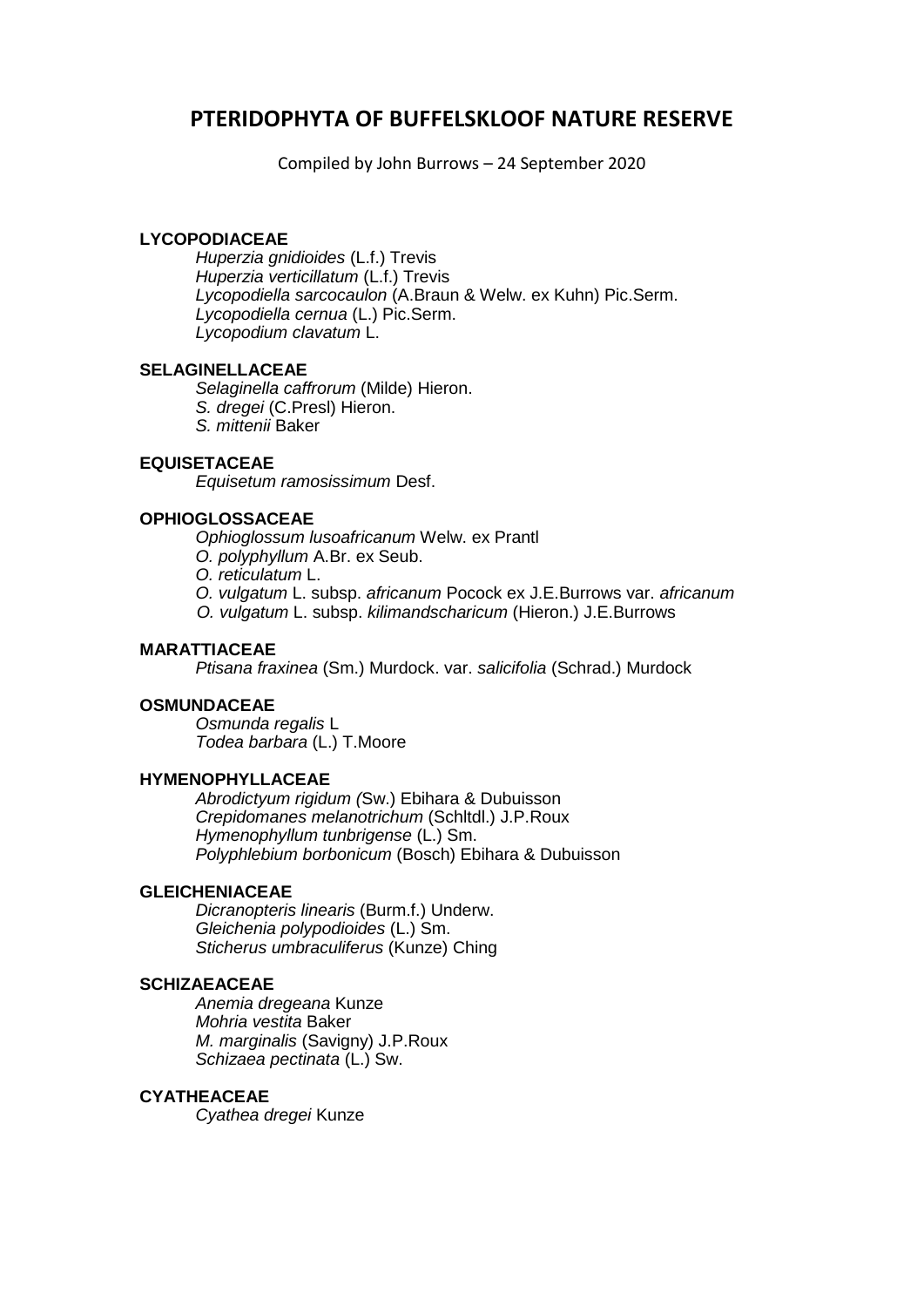#### **DENNSTAEDTIACEAE**

*Blotiella natalensis* (Hook.) R.M.Trypon **\****Hypolepis villosa-viscida* (Thouars) Tardieu *Histiopteris incisa* (Thunb.) J.Sm. *Pteridium aquilinum* (L.) Kuhn subsp. *capense* (Thunb.) C.Chr.

### **PTERIDACEAE**

*Pityrogramma argentea* (Willd.) Domin **\****Pityrogramma calomelanos* (L.) Link var. *aureoflava* (Hook.) Weath. & L.H.Bailey *Pteris catoptera* Kunze *P. cretica* L. *P. dentata* Forssk. *P. vittata* L.

#### **SINOPTERIDACEAE**

*Cheilanthes buchananii* (Baker) Domin *C. eckloniana* (Kunze) Mett. *C. hirta* Swartz var. *nemorosa* W. & N. Jacobsen *C. multifida* (Swartz) Swartz var. *lacerata* N.C.Anthony *C. quadripinnata* (Forssk.) Kuhn *C. viridis* (Forssk.) Swartz var. *viridis Doryopteris concolor* (Langsd. & Fisch.) Kuhn *Pellaea calomelanos* (Swartz) Link var. *calomelanos P. dura* (Willd.) Hook. *P. pectiniformis* Baker

## **ADIANTACEAE**

 *Adiantum capillus-veneris* L. *A. poiretii* Wikstr. **\****A. raddianum* C.Presl

## **DRYOPTERIDACEAE**

 *Cyrtomium micropterum* (Kunze) Ching *Dryopteris athamantica* (Kunze) Kuntze *D. pentheri* (Krasser) C.Chr. *Nothoperanema squamiseta* (Hook.) Ching *Polystichum transvaalense* N.C.Anthony *P. luctuosum* (Kunze) T.Moore

#### **ELAPHOGLOSSACEAE**

 *Elaphoglossum acrostichoides* (Hook. & Grev.) Schelpe *E. spathulatum* (Bory) Moore var. *spathulatum E. hybridum* (Bory) Brack

#### **POLYPODIACEAE**

 *Lepisorus schraderi* (Mett.) Ching *Loxogramme labyssinica* (Baker) M.G.Price *Pleopeltis macrocarpa* (Bory ex Willd.) Kaulf. *Pleopeltis polypodioides* (L.) E.G.Andrews & Windham subsp. *ecklonii* (Kunze) J.P.Roux *Pleopeltis x simiana* (Schelpe & N.C.Anthony ) N.R.Crouch & R.R.Klopper subsp. *simiana*